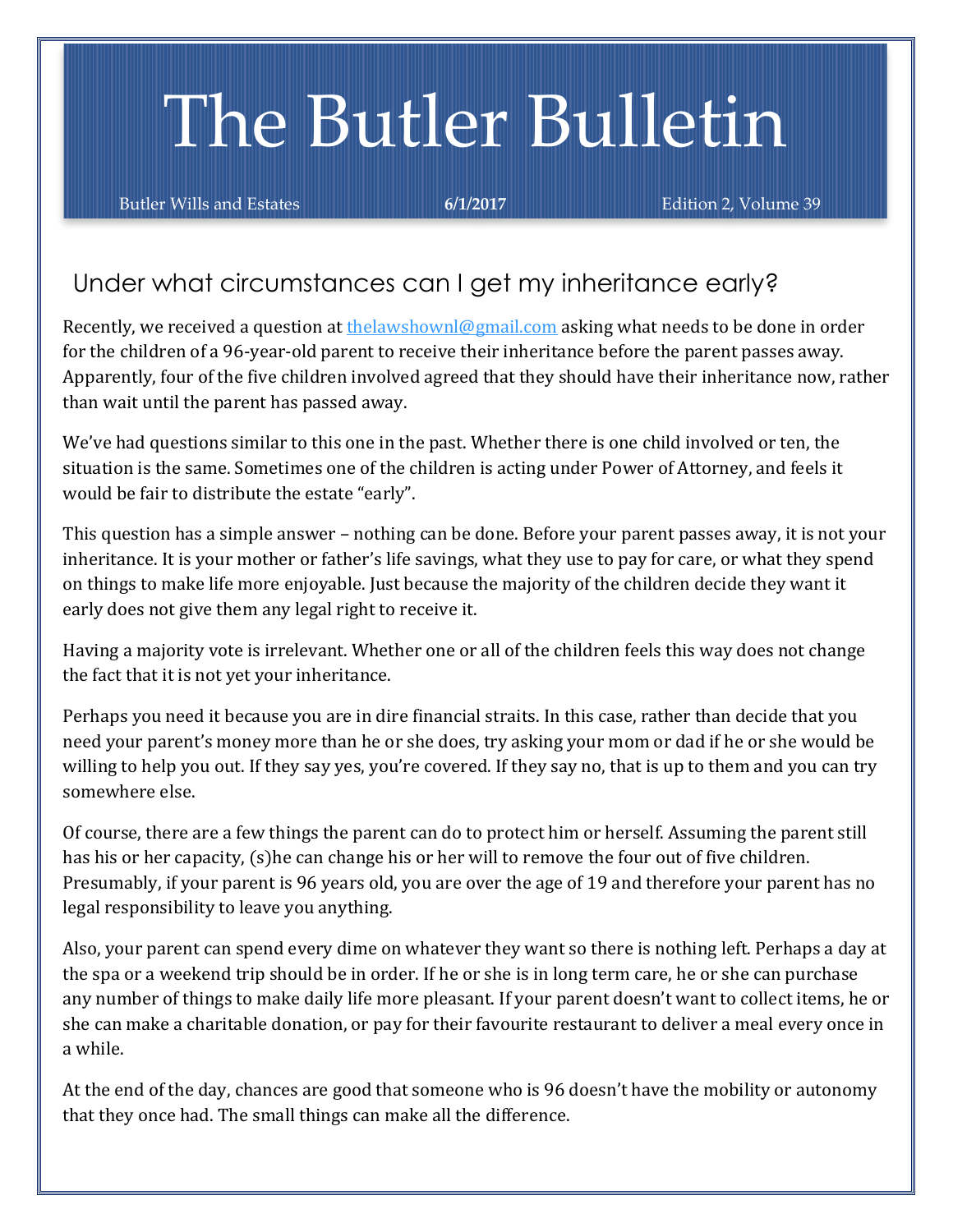#### What Happens When Someone with a Mental Disability is a Client • • •

Recently we had a client come in to have a Power of Attorney drafted for his sister. Due to a mental disability she has had since birth, our client's sister is unable to fully express herself verbally. In the previous few weeks the sister moved in with her brother, and he needed to get a Power of Attorney and Advance Healthcare Directive to be able to take of her.

So what happens when someone in this situation comes in to our office?

The Way We Communicate Varies

When someone can't communicate verbally, there are other ways to have conversations with them. Immediately assuming that someone has no capacity because they don't respond is a huge mistake. Sometimes clients can't hear us, but they understand if we write it down. Alternatively, people who struggle with fine motor skills communicate quite well by nodding or shaking their head to "yes or no" questions.

#### The Conversation Changes

For most people the kinds of questions we ask in regards to healthcare decisions are emotionally challenging. These kinds of questions are even harder for someone who doesn't completely understand the context. Of course, we can't make a document for someone who doesn't know what it is for. In that situation, someone would have to apply for guardianship.

To make sure the person knows what is going on, the conversation has to change. We still need the same info, but the usual questions tend to be upsetting for people with mental disabilities because the context is missing.

Instead of laying out a situation in which the person is in a position where they can't communicate with a doctor, we ask them to think about "what if one day…". This is easier for people to digest because it seems very far away, rather than something that could happen to them right now. Sometimes we do still upset our clients. When this happens we take a break and talk about something else.

#### The Attitude Stays the Same

We believe that every one of our clients deserves to be treated with respect, no matter what their situation is. When our clients come in we do what we can to put them at ease. Whether it is as small a gesture as a cup of tea or chatting about the weather, snuggling our office dog, or making small talk about friends and relatives, we'll do our best to make our clients comfortable.

Tune in to VOCM at 11:30 am every Thursday to listen to The Law Show.

Did you miss an episode? Head to vocm.com to listen online – any episode, any time.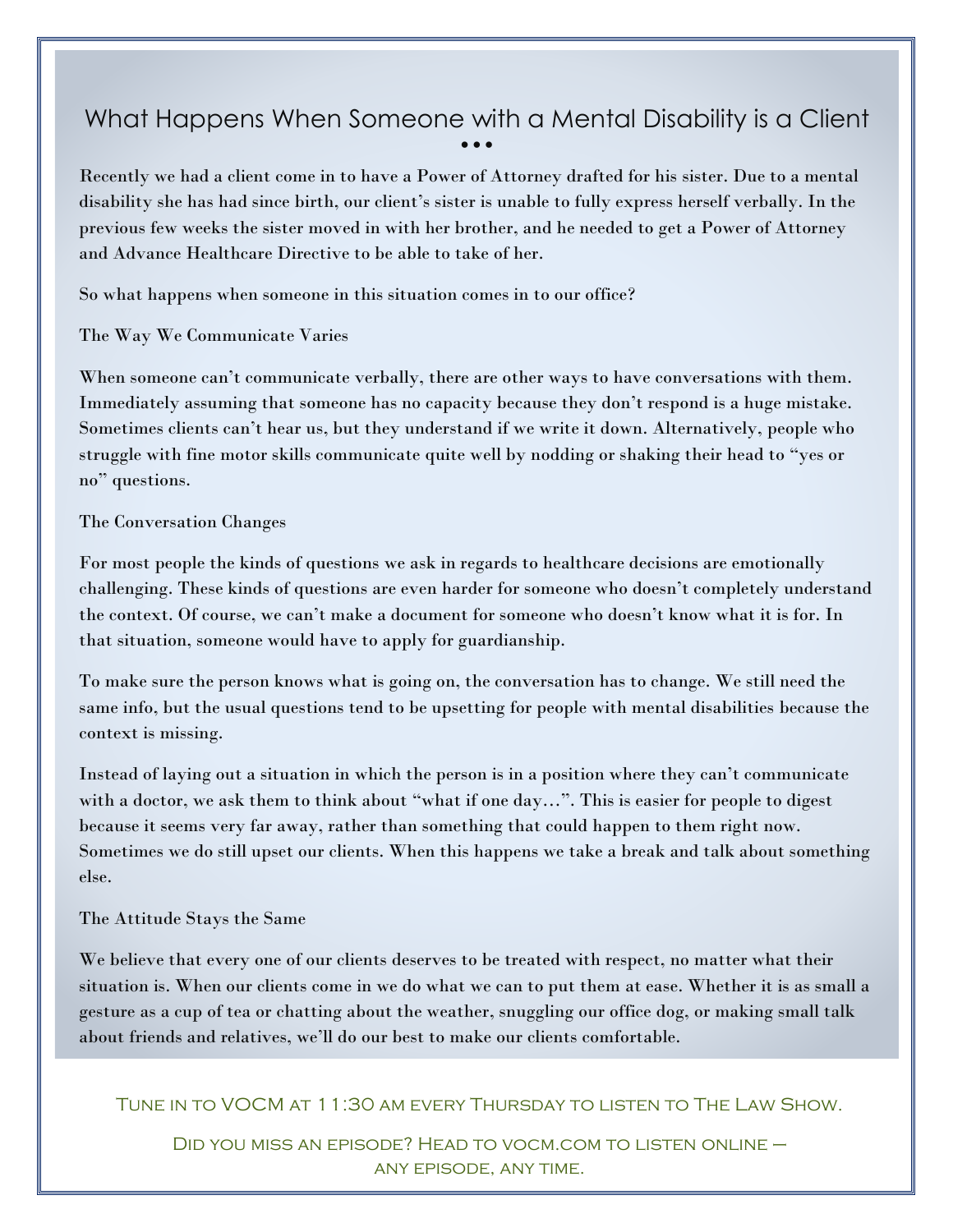## Talking About "The End"

One of the documents we include in our wills package is an Advance Healthcare Directive. Essentially, this document appoints someone to make medical decisions for you if you lose your mental capacity. When people think about their estate planning, they most often think about their will only. Sometimes people think about who would take care of their money. However, medical decisions tend to be forgotten. During an estate planning meeting we discuss your will and Enduring Power of Attorney, but we also talk about medical situations such as illness, physical incapacity, and organ and tissue donation.

This topic tends to be very emotional for people. Quite often, families avoid talking about these issues because they feel like they cause too much stress. Planning your will is more intangible, whereas talking about health issues feels more real.

Although this is a difficult topic to discuss, it helps in the long run. Openly discussing with your spouse, partner, or children what you want to have happen helps keep the lines of communication open. When the time comes, your decision maker won't be overwhelmed by the task at hand because you've all prepared for the possibility.

This conversation doesn't have to be sad and depressing. There are things you can do to make the discussion go more smoothly.

Avoid judgement. Each person is entitled to his or her own wishes. If your spouse's idea of what he or she wants is completely different from yours, remember that you each get to make your own document.

Remain patient. These are scenarios most people don't spend time thinking about. It may take your family member a while to decide what would be best for them. Remember your goal is talk about it, rather than make decisions on every possible topic.

Look at the big picture. Advance Healthcare Directives don't list every possible illness or injury. Consider broader categories, such as a medical condition you aren't reasonably expected to recover from, and how that would be different if the doctors said you would be fine with treatment.

Be kind to each other. If your partner is reacting negatively because he or she is anxious, unsure of what to say, or overwhelmed by the conversation, responding with angry comments won't help. Try to stay positive and understand what it is that is making them uncomfortable.

Prevent distractions. Turn off your cell phone, TV, etc. to make sure nothing interrupts you. It is an important discussion that deserves your full attention. This includes input from people you don't want present during the conversation. If you would prefer to talk about these issues without your children present, make sure they aren't around when you start the discussion.



One of Lynne's best-selling books is *Estate Planning Through Family* Meetings. Originally published in 2010, this book has helped countless families have hard discussions. It includes topics such as the consequences of not planning, what should be covered in family meetings, and possible non-financial solutions that may work for your family. Each copy also comes with a CD filled with forms and checklists to help you get started.

If you'd like to pick up a copy, *Estate Planning Through Family* Meetings is available on our website and in our office.